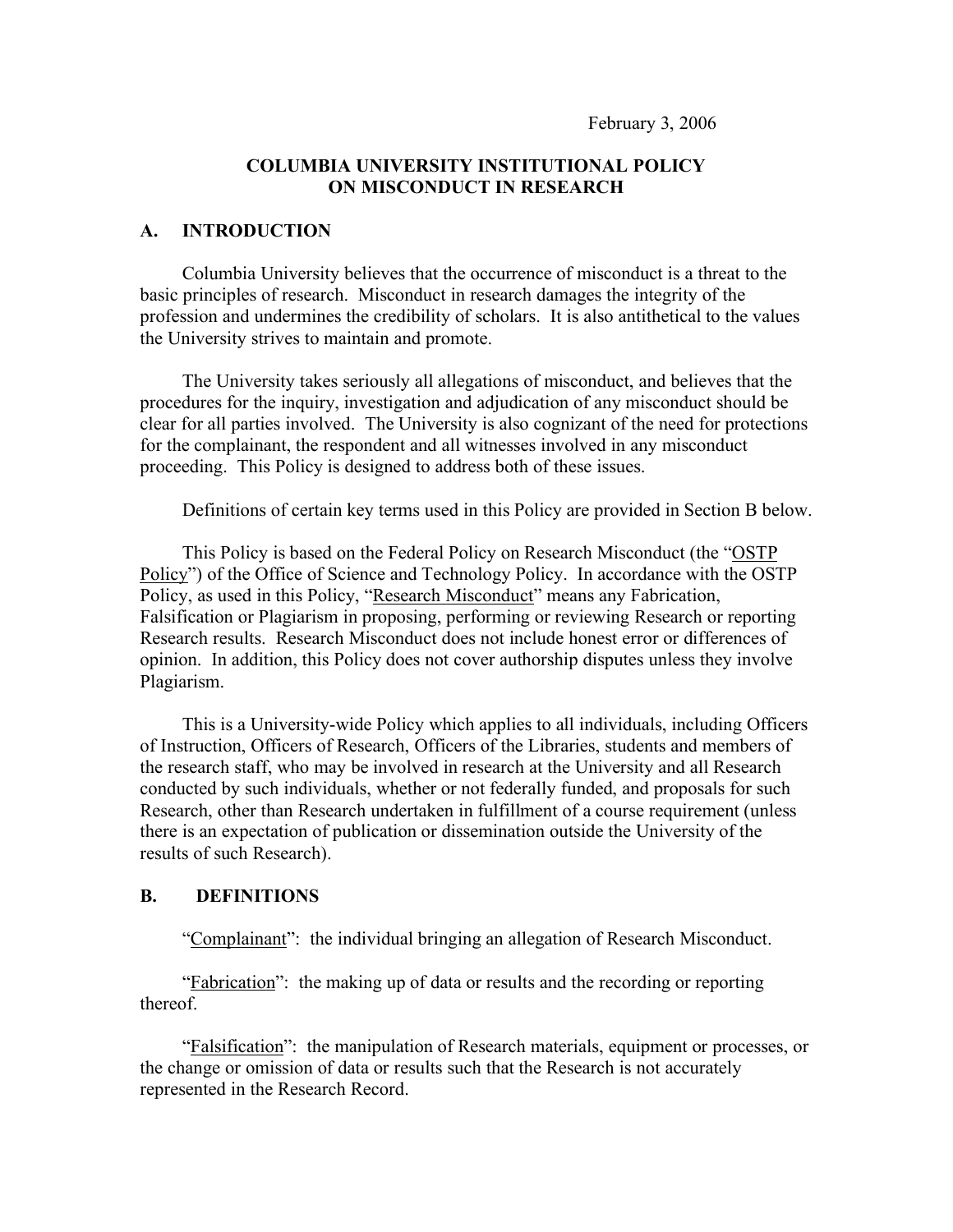"good faith": as applied to a Complainant, Respondent or Witness, includes having a belief in the truth of one's Allegation or testimony that a reasonable person in any of these roles could have, based on the information known to the Complainant, Respondent or Witness at the time. An Allegation of or cooperation with a Research Misconduct proceeding is not in good faith if made with knowing or reckless disregard for information that would negate the Allegation or testimony. Good faith as applied to a member of the Standing Committee or any Ad Hoc Committee or a Preliminary Reviewer includes cooperating with the Research Misconduct proceeding by carrying out the duties assigned impartially for the purpose of helping the University meet its responsibilities under this Policy. A member of the Standing Committee or any Ad Hoc Committee or a Preliminary Reviewer does not act in good faith if his/her acts or omissions are dishonest or influenced by personal, professional or financial conflicts of interest with those involved in the Research Misconduct proceeding.

"Plagiarism": the appropriation of another person's ideas, processes, results or words without giving appropriate credit.

"Preponderance of the Evidence": proof by information that, compared with that opposing it, leads to the conclusion that the fact at issue is more probably true than not.

"Research": all basic, applied and demonstration research in all fields of knowledge.

"Research Record": the record of data or results that embody the facts resulting from the research inquiry, including, without limitation, research proposals, laboratory records, both physical and electronic, progress reports, abstracts, theses, oral presentations, internal reports and journal articles.

"Respondent": the individual who is the subject of an allegation of Research Misconduct.

"Responsible Academic Officer": with respect to any Respondent, the Chair, Dean or Director of the Department, School, Institute, Center or equivalent unit at the University of which such Respondent is a member.

"Witness": any individual who testifies or provides information with regard to an Allegation or whose Research Record is used as evidence during the course of a Research Misconduct proceeding.

#### **C. COMPLIANCE WITH LAWS, REGULATIONS AND POLICIES**

The administrative procedures to be followed by the University pursuant to this Policy are, in all cases, subject to the requirements of law. The University will comply with all applicable federal and state laws, regulations and policies with respect to Research Misconduct.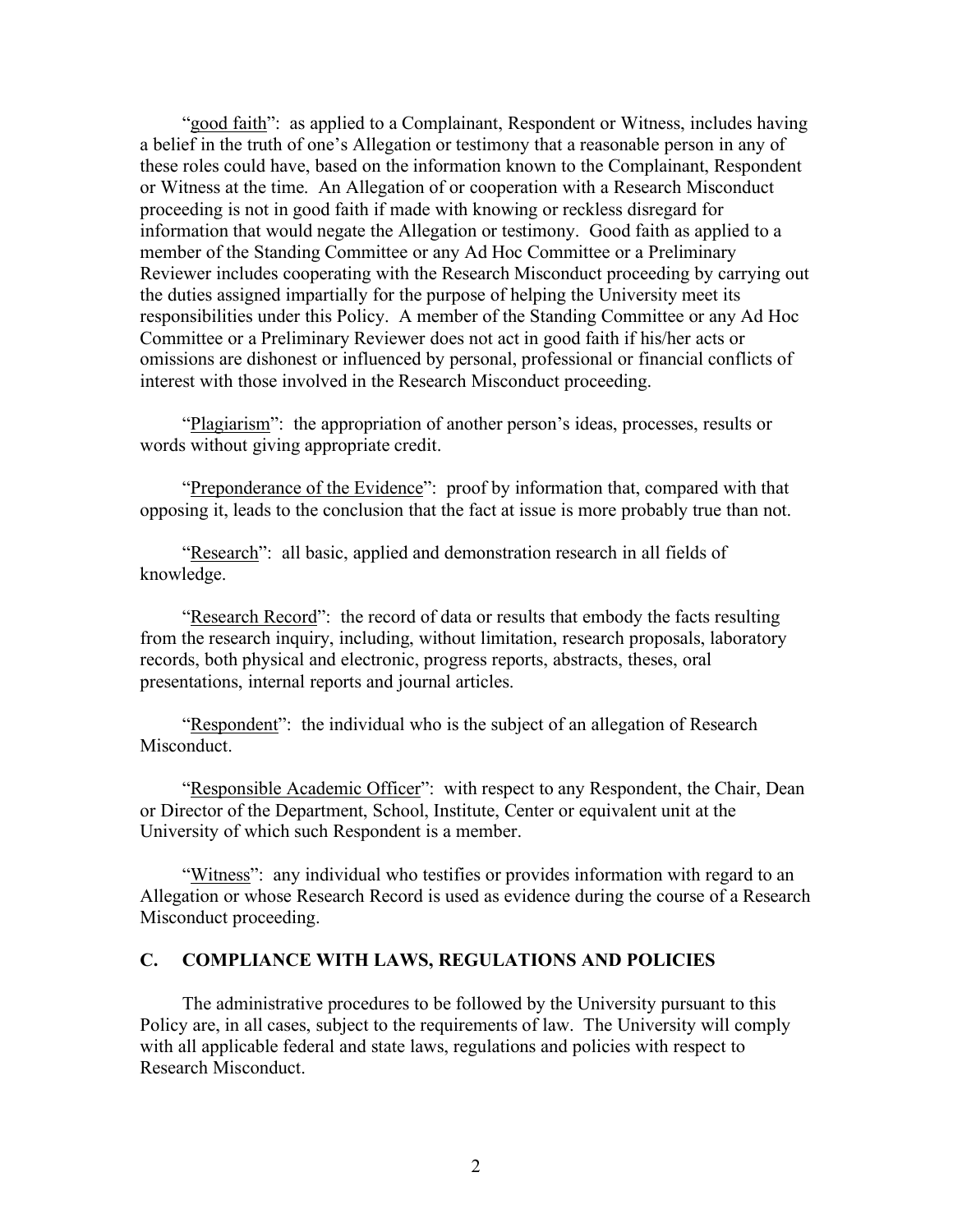All federal agencies that conduct or support research have been directed to implement the OSTP Policy. To the extent that any Research that is subject to allegations of Research Misconduct was supported by, or is proposed to be supported by, any federal agency that has not implemented the OSTP Policy, or the terms of this Policy are inconsistent with such agency's policy, the terms of such agency's policy shall apply to the administrative processes described herein. Such other terms, if any, will be described in Annexes to this Policy, as amended from time to time.

### **D. THE COMMITTEE ON THE CONDUCT OF RESEARCH**

1. The University has formed a special standing committee of Officers of Instruction, Officers of Research, Officers of the Libraries (collectively, the "Officers") and students designated The Committee on the Conduct of Research (the "Standing Committee") which will be responsible for setting and communicating standards with respect to Research Misconduct and overseeing the administrative procedures relating to the review of any allegation of Research Misconduct.

2. The members of the Standing Committee will be appointed by the Executive Vice President for Research (the "EVPR"). The Standing Committee shall have at least eleven members, at least five of whom shall be selected from the Officers and students at the Columbia University Medical Center ("CUMC") and at least five of whom shall be selected from the Officers and students of the University other than those at CUMC. The Standing Committee shall include at least one Officer of Research at CUMC, one Officer of Research at a campus of the University other than CUMC, one Officer of the Libraries and one student involved in Research at the University. The EVPR shall appoint one of the members as Chair of the Standing Committee. The Standing Committee members shall have staggered four-year terms which may be renewable.

3. The safeguards described in Section K shall be provided to the members of the Standing Committee, as applicable.

# **E. THE MAKING OF AN ALLEGATION**

1. Any individual who has questions with respect to possible Research Misconduct or who is considering making an allegation of Research Misconduct may privately meet with any member of the Standing Committee, any other Officer of Instruction, Officer of Research or Officer of the Libraries or any Officer in the Office of Research Administration or a University Ombuds Officer for advice or to discuss such questions.

2. The University encourages reasonable efforts to be made to resolve issues of alleged Research Misconduct prior to the commencement of formal administrative procedures pursuant to this Policy. If an individual believes that there are grounds for making an allegation of Research Misconduct, such individual may initially so notify the appropriate Responsible Academic Officer, who will use his or her good faith efforts to resolve such individual's concerns informally. The administrative procedures described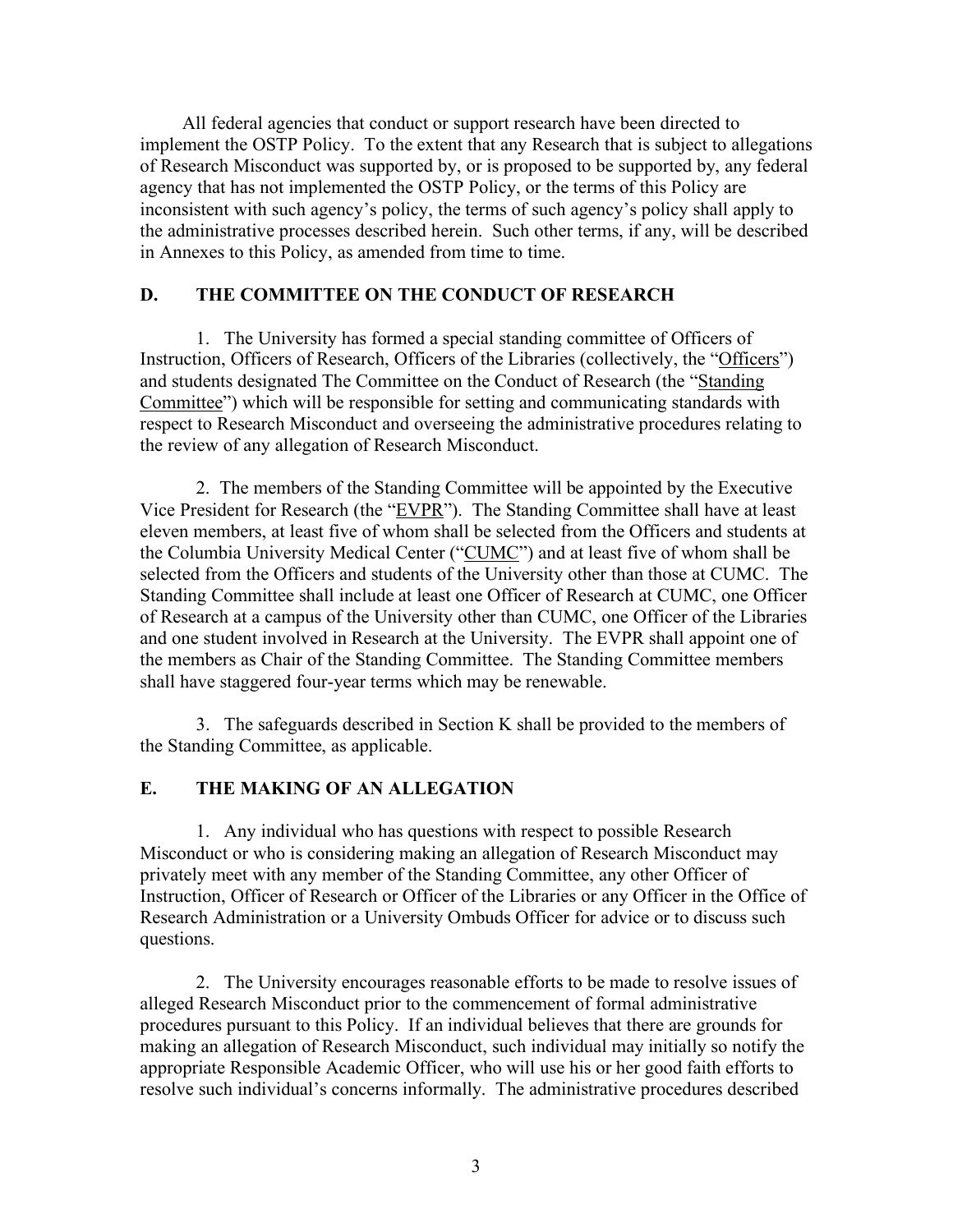in this Policy (other than the safeguards described in Sections K.1, K.2, K.3, K.4 and K.5 below) shall not be applicable to any such informal process.

3. In the event that the concerns of any individual are not resolved informally to the satisfaction of such individual, such individual may make a formal allegation of Research Misconduct (an "Allegation"). Any Allegation shall be made in writing and delivered to the Chair of the Standing Committee or the EVPR.

4. An allegation of Research Misconduct may have profound implications for the Complainant, the Respondent and any Witness in a Research Misconduct proceeding and any individual making an allegation of Research Misconduct should take great care in documenting the basis of any charge.

# **F. RESPONSE TO AN ALLEGATION OF RESEARCH MISCONDUCT; PREREQUISITES FOR FINDING OF RESEARCH MISCONDUCT**

1. A response to an Allegation shall consist of three phases:

a. **Inquiry:** the gathering of preliminary information and fact-finding to assess whether such Allegation has substance and if so, whether an Investigation is warranted (an "Inquiry");

b. **Investigation**: the formal development of a factual record with respect to such Allegation and the examination and evaluation of such record leading to dismissal of the case or a recommendation of a finding of Research Misconduct and/or other appropriate corrective actions (an "Investigation"); and

c. **Adjudication:** the formal procedure for reviewing and evaluating the evidentiary record and report of an Investigation and for determining whether to agree with the recommended findings and to impose appropriate corrective actions (an "Adjudication").

2. A finding of Research Misconduct requires the satisfaction of all of the following prerequisites:

a. there has been a significant departure from accepted practices in the relevant research community;

b. the Research Misconduct has been committed intentionally, knowingly or recklessly; and

c. the Allegation is proven by a Preponderance of the Evidence.

3. It is expected that the Complainant, the Respondent and any other person involved in the administrative procedures described in this Policy will act in good faith in participating in such procedures.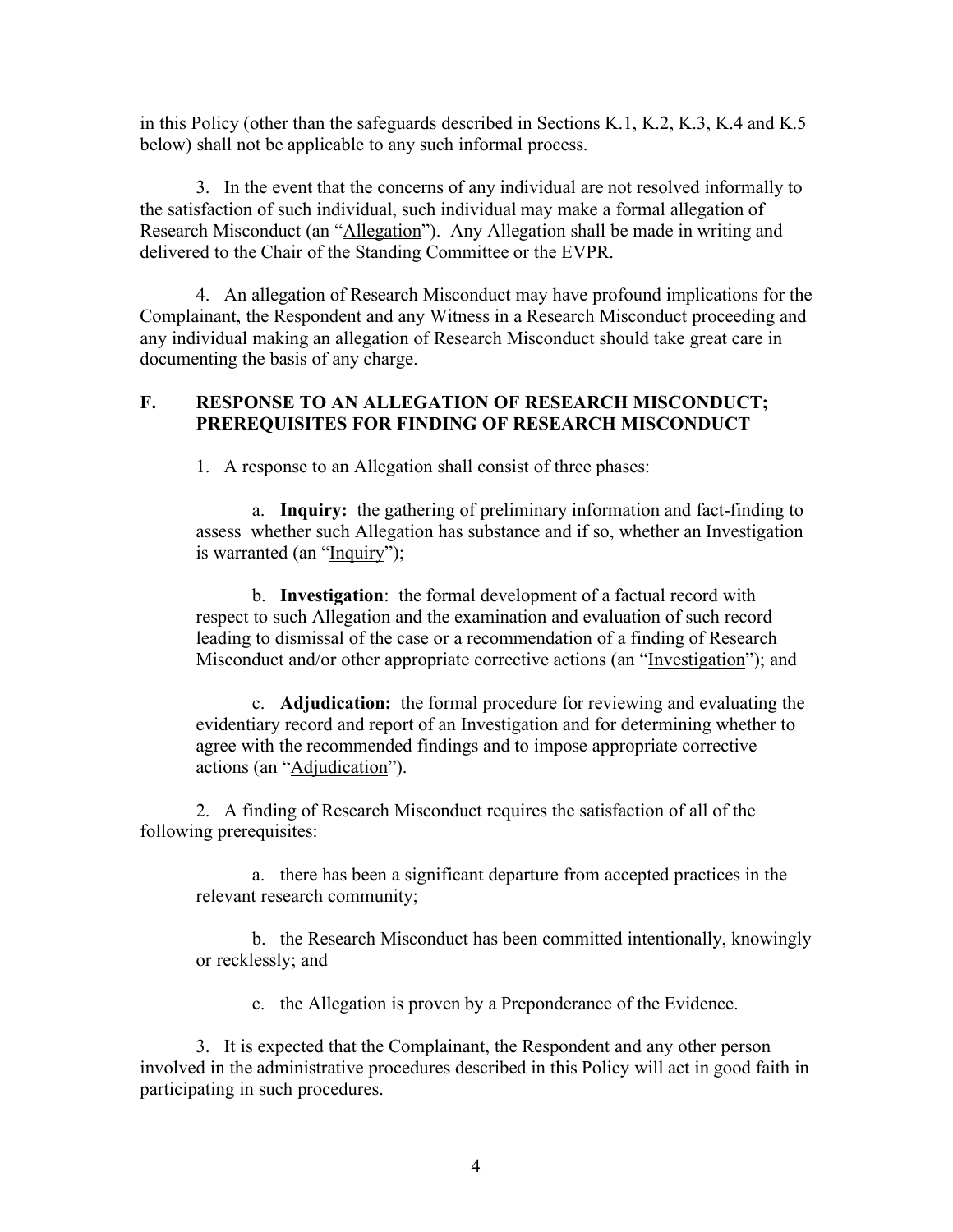### **G. THE INQUIRY PHASE**

1. Upon receipt of an Allegation, the Chair of the Standing Committee shall (a) notify (i) the Complainant, (ii) the Respondent, (iii) the appropriate Responsible Academic Officer and (iv) if the Allegation involves a Respondent who is an Officer of Instruction, Officer of Research, Officer of the Libraries, student or member of the research staff at CUMC (a "CUMC Respondent"), the Executive Vice President for Health Sciences (the "EVPHS") of the filing of the Allegation and the sources thereof and (b) in consultation with members of the Standing Committee, select three or more persons who are Officers of Instruction, Officers of Research, Officers of the Libraries or students (the "Preliminary Reviewers"), who may or may not be members of the Standing Committee, to assess the Allegation. In selecting the Preliminary Reviewers, the Chair of the Standing Committee should consider appointing a representative of the Complainant's and/or the Respondent's peer group. If the Inquiry subsequently identifies additional Respondents, the Chair of the Standing Committee shall so notify them.

2. On or before the date on which a Respondent is notified of the filing of an Allegation against him/her and at any other time during the Research Misconduct proceeding when additional records or evidence are discovered, the Standing Committee shall promptly take all reasonable and practical steps to obtain custody of all of the Research Record and evidence needed to conduct the Research Misconduct proceeding, inventory the Research Record and evidence, and sequester them in a secure manner, except that where the Research Record or evidence encompasses scientific instruments shared by a number of users, custody may be limited to copies of the data or evidence on such instruments, so long as those copies are substantially equivalent to the evidentiary value of the instruments.

3. The Preliminary Reviewers shall review such evidence and interview such persons as may be necessary to make an assessment of whether the Allegation has substance and whether an Investigation is warranted.

4. The safeguards described in Section K below shall be provided to the Complainant, the Respondent, any Witness and any Preliminary Reviewer, as applicable, during the Inquiry.

5. Upon completion of the Inquiry, the Preliminary Reviewers shall provide the Respondent with a draft written report (the "Inquiry Report") of their findings and recommendation as to whether or not there is sufficient evidence to undertake an Investigation. The Preliminary Reviewers shall also provide the Complainant with copies of those portions of the Inquiry Report relevant to the Complainant. The Respondent and the Complainant may comment on the draft Inquiry Report.

6. Following the review by the Preliminary Reviewers of any comments on the draft Inquiry Report provided by the Respondent or the Complainant, the Preliminary Reviewers shall provide the Standing Committee with a final Inquiry Report.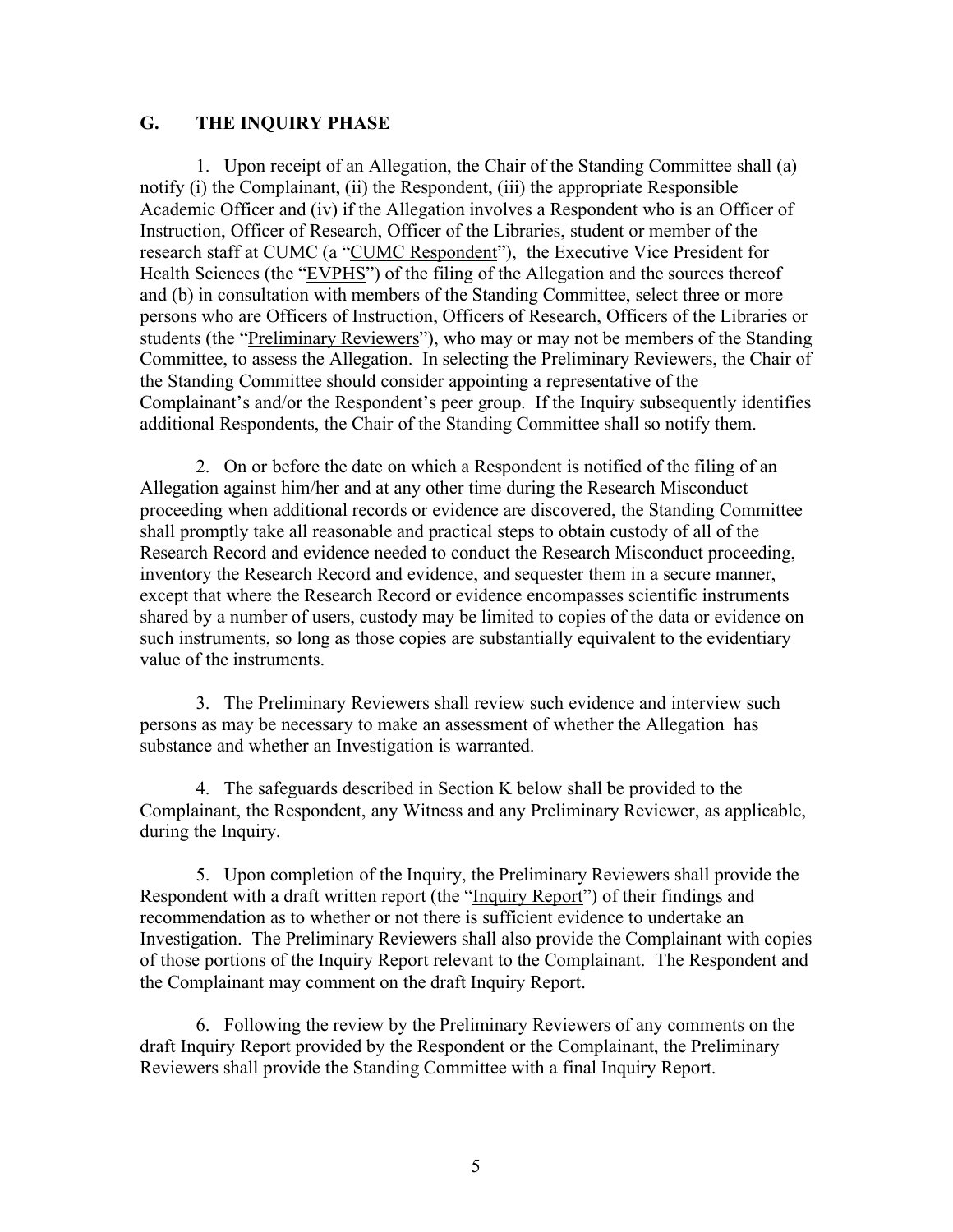7. The Standing Committee may accept or reject the recommendation of the Preliminary Reviewers and shall promptly provide the Complainant, the Respondent and the appropriate Responsible Academic Officer with written notification of its decision, indicating in such notification the principal reasons for such decision and a copy of the final Inquiry Report.

8. In general, an Inquiry should be completed within 60 days of its initiation, provided that the Standing Committee may approve one or more reasonable extensions to the extent deemed necessary or appropriate.

# **H. THE INVESTIGATION PHASE**

1. If, at the conclusion of an Inquiry, the Standing Committee determines that an Investigation is warranted, the Chair of the Standing Committee shall so notify, in addition to the persons listed in Section G.6 above, (a) the EVPR, (b) if the Allegation involves a CUMC Respondent, the EVPHS, and (c) if the Allegation involves federally funded research (or an application for federal funding), the applicable funding agency or agencies (collectively, the "Funding Agency").

2. The Standing Committee shall appoint an ad hoc committee (the "Ad Hoc Committee") to conduct the Investigation, which shall consist of at least three members, none of whom is a member of the Standing Committee or served as a Preliminary Reviewer with respect to the Allegation relating to such Investigation and at least one of whom is an expert in the area of research that is the subject of such Investigation. In constituting the Ad Hoc Committee, the Standing Committee shall select as members those persons who have the expertise pertinent to the matter and who will carry out the Investigation thoroughly, fairly and promptly and should consider appointing a representative of the Respondent's or the Complainant's peer group. The Standing Committee may appoint a person who is not affiliated with the University to the Ad Hoc Committee if such person has the requisite expertise. The Standing Committee shall select one of the members as the Chair of the Ad Hoc Committee.

3. The Ad Hoc Committee shall:

a. use diligent efforts to ensure that the Investigation is thorough and sufficiently documented and includes the examination of all Research records and evidence relevant to reaching a decision on the merits of the Allegation;

b. take reasonable steps to ensure an impartial and unbiased Investigation to the maximum extent practicable;

c. interview the Complainant, the Respondent and any other available person who has been reasonably identified as having information regarding any relevant aspects of the Investigation; and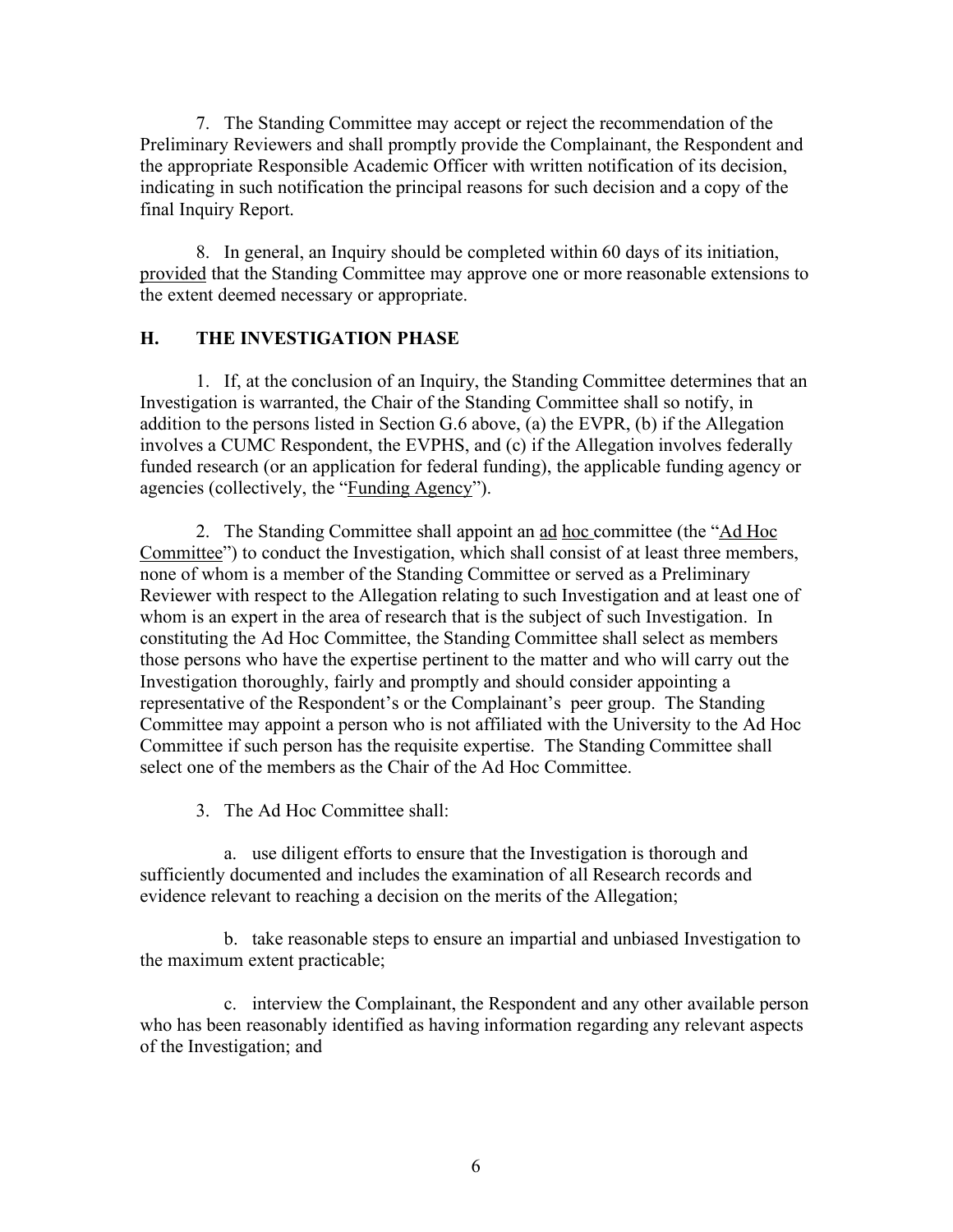d. pursue diligently all significant issues and leads discovered that are relevant to the Investigation.

4. The safeguards described in Section K below shall be provided to the Complainant, the Respondent, any Witness and any member of the Ad Hoc Committee, as applicable, during an Investigation.

5. Upon completion of the Investigation, the Ad Hoc Committee shall provide the Respondent with (a) a draft written report (the "Investigation Report") of its findings and recommendations as to whether or not a finding of Research Misconduct should be made and, if so, what corrective actions would be appropriate under the circumstances and (b) a copy of, or supervised access to, the evidence on which the Investigation Report is based. The Ad Hoc Committee shall also provide the Complainant with copies of those portions of the draft Investigation Report that are relevant to the Complainant. The Respondent and the Complainant may comment on the draft Investigation Report, provided that any such comments must be given to the Ad Hoc Committee within 30 days of receiving such draft.

6. Following the review by the Ad Hoc Committee of any comments on the draft Investigation Report provided by the Respondent or the Complainant, the Ad Hoc Committee shall provide the Standing Committee with a final Investigation Report.

7. The Standing Committee may accept, reject or modify the recommendations of the Ad Hoc Committee and shall promptly provide the Complainant, the Respondent, the appropriate Responsible Academic Officer, the EVPR and if applicable, the EVPHS and the Funding Agency, with written notification of its decision, indicating in such notification the principal reasons for such decision.

8. In general, an Investigation should be completed within 120 days of its initiation, provided that the Standing Committee may approve one or more reasonable extensions to the extent deemed necessary or appropriate.

#### **I. THE ADJUDICATION PHASE**

1. If the Standing Committee accepts the Ad Hoc Committee's recommendation that a finding of Research Misconduct should be made, the EVPR shall review the reports of the Ad Hoc Committee and the Standing Committee and shall consult with the appropriate Responsible Academic Officer and, if the Respondent is a CUMC Respondent, the EVPHS. After such review and consultation, the EVPR may accept, reject or modify the recommendations of the Standing Committee and shall promptly provide the Complainant, the Respondent, the appropriate Responsible Academic Officer and, if applicable, the EVPHS and the Funding Agency with written notification of his/her decision, indicating in such notification the principal reasons for such decision.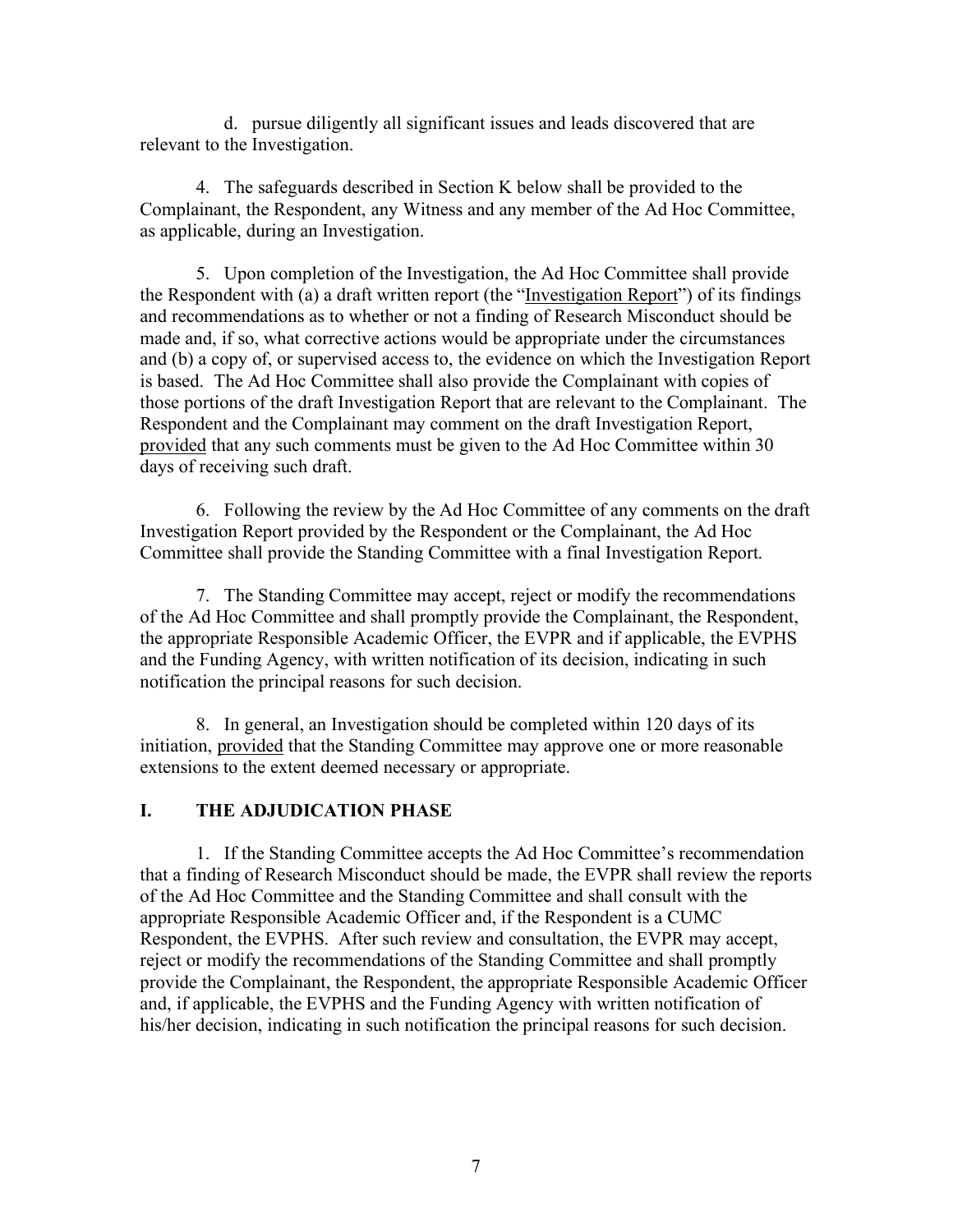2. The safeguards described in Section K below shall be provided to the Complainant, the Respondent, any Witness and any member of the Ad Hoc Committee, as applicable, during an Adjudication.

3. In general, an Adjudication should be completed within 60 days of its initiation, provided that the EVPR may approve one or more reasonable extensions to the extent deemed necessary or appropriate.

# **J. APPEAL**

1. A Respondent shall have the right, within 30 days after his/her receipt of the notification of the EVPR's decision with respect to an Adjudication, to file a written appeal with respect to the decision of the EVPR to the Provost of the University as to either the finding of Research Misconduct or the corrective actions imposed. The Provost may affirm, overturn or modify the decision of the EVPR. The decision of the Provost shall be final in all respects with respect to the University and the Respondent shall have no further right of appeal.

2. The Provost shall promptly provide the Complainant, the Respondent, the appropriate Responsible Academic Officer and, if applicable, the EVPHS and the Funding Agency with written notification of his/her decision, indicating in such notification the principal reasons for such decision.

3. In general, an appeal should be completed within 30 days of its filing with the Provost, provided that the Provost may approve one or more reasonable extensions to the extent deemed necessary or appropriate.

# **K. SAFEGUARDS.**

1. **Confidentiality:** To the extent possible consistent with a fair and thorough investigation and as allowed by law, knowledge about the identity of a Complainant, a Respondent and any Witnesses shall be limited to those persons identified in this Policy and others who need to know and all written materials and information with respect to any proceedings shall be kept confidential.

2. **Conflicts of Interest:** The Standing Committee shall take reasonable steps to ensure that all individuals responsible for carrying out any part of the administrative procedures described in this Policy do not have unresolved personal, professional or financial conflicts of interest with the Complainant, Respondent or any Witness.

**3. Safeguards for a Complainant:** In addition to any other safeguards provided for in this Policy, the following safeguards shall be provided to a Complainant:

a. If an Allegation has been made by a Complainant in good faith, the University shall ensure that: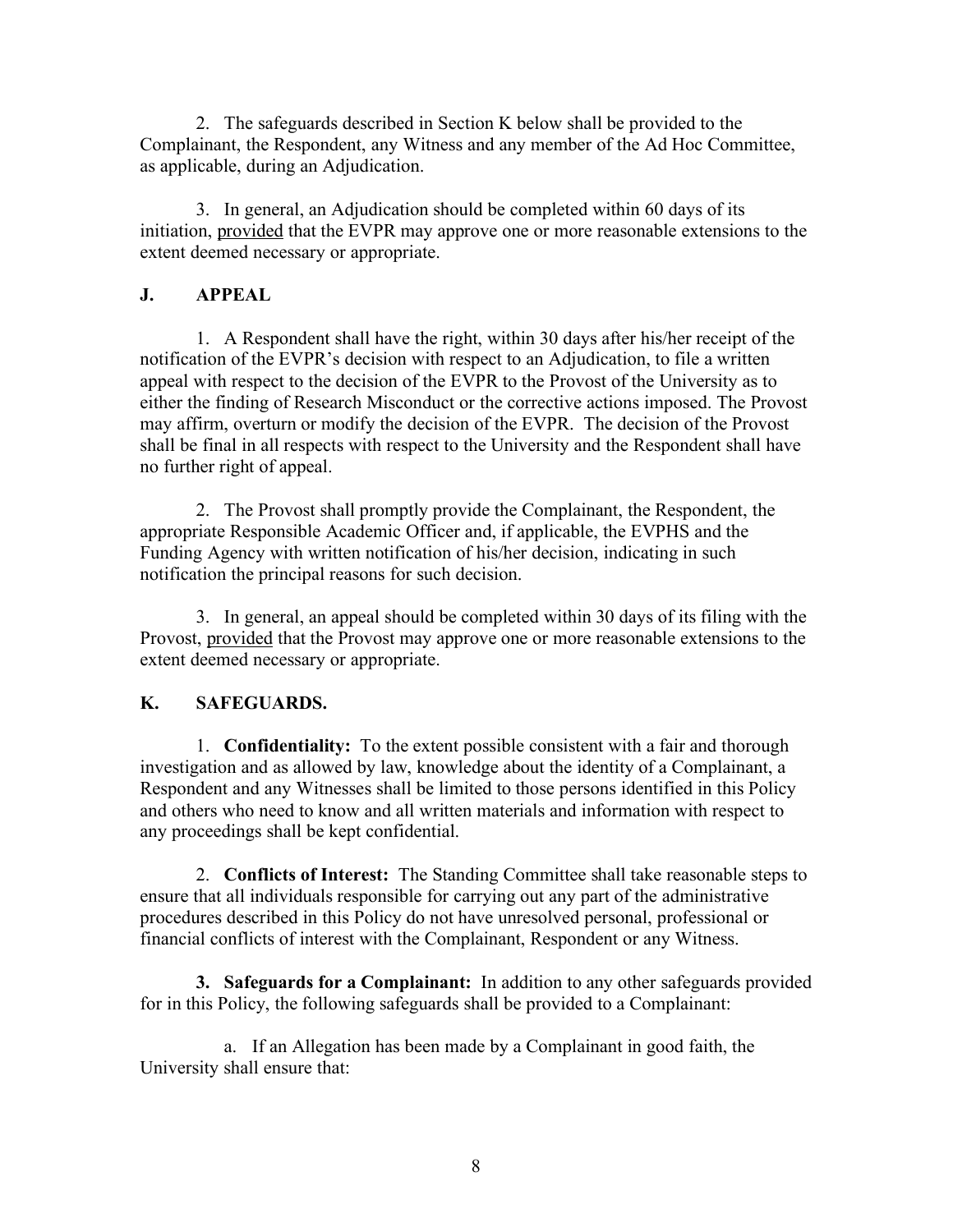(i) the Complainant is treated fairly and reasonably;

(ii) all reasonable and practical efforts are made to protect the Complainant from potential or actual retaliation;

(iii) the procedures described in this Policy are fair and objective; and

(iv) diligent efforts are made to protect or restore the position and reputation of the Complainant.

However, in the event that the Standing Committee determines that a Complainant has made an Allegation for malicious reasons, or was otherwise not acting in good faith in making such Allegation, the Committee shall recommend that appropriate action be taken against such Complainant.

b. During an Inquiry, the Complainant shall have the right to meet with the Preliminary Reviewers.

c. During an Investigation, the Complainant shall have the right:

(i) to identify persons who have information regarding any relevant aspects of the Investigation to be interviewed by the Ad Hoc Committee;

(ii) to be accompanied by counsel for advisory purposes only when appearing before the Ad Hoc Committee; and

(iii) to obtain a copy of a transcript of his/her own testimony, if any, and to correct such transcript, if necessary.

4. **Safeguards for a Respondent:** In addition to any other safeguards provided for in this Policy, the following safeguards shall be provided to a Respondent:

a. A Respondent is assumed not to have committed Research Misconduct unless and until a finding of such has been made in accordance with this Policy and should be protected from penalty and public knowledge of any accusation until judged culpable. The Respondent in turn shall cooperate with the administrative procedures described in this Policy, including by providing information, research records and evidence to the University representatives referred to herein when so requested.

b. The University shall not impede the ability of a Respondent to continue to do his/her work, and shall ensure that other disciplinary or adverse action not be taken, during the period of any Inquiry or Investigation unless the EVPR determines that there are compelling reasons to suspend the Respondent's work or take such action during all or a portion of such period.

c. During an Inquiry, the Respondent shall have the right: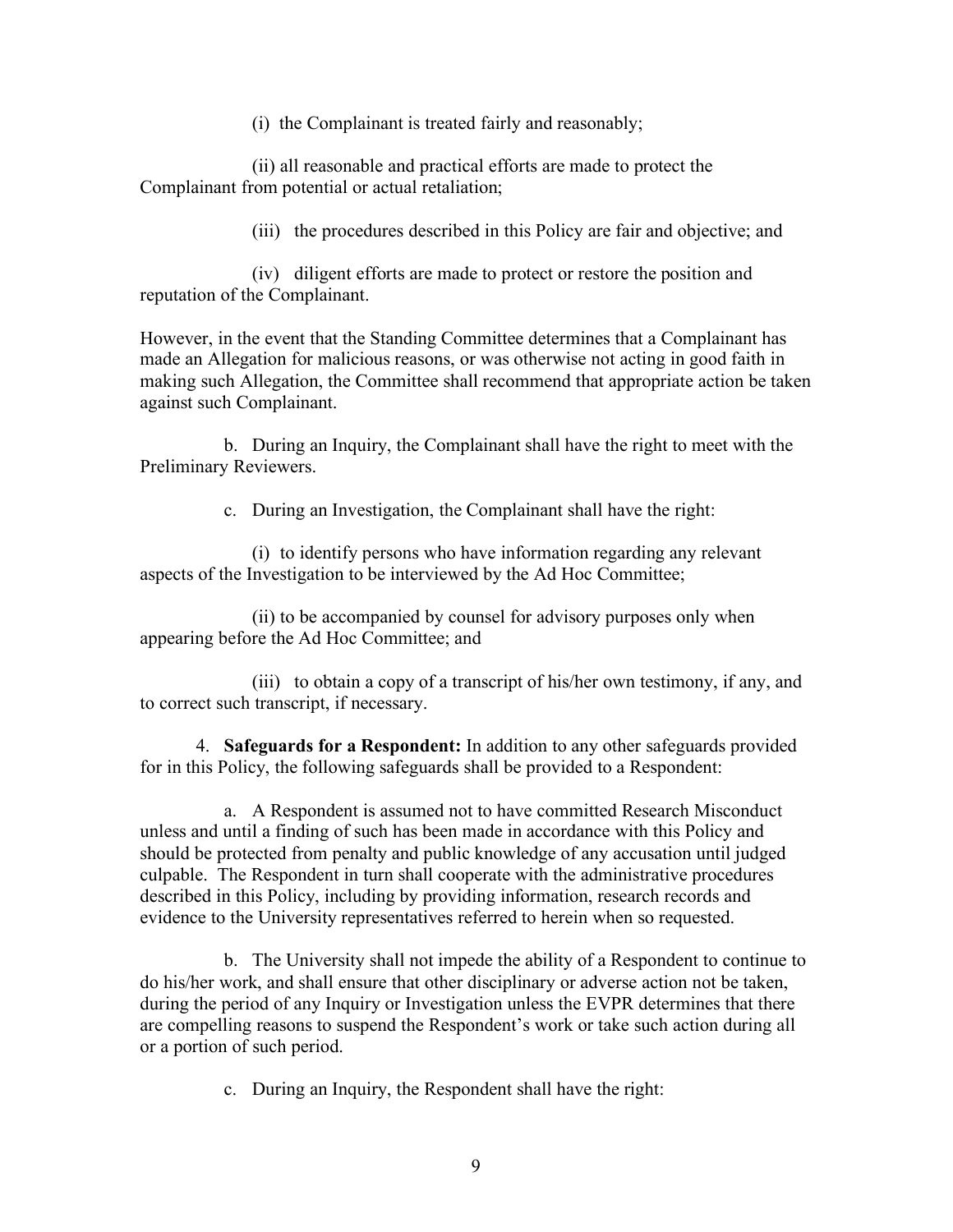(i) to meet with the Preliminary Reviewers;

(ii) to have reasonable access to the data and other evidence supporting the Allegation; and

(iii) to respond to the Allegation orally and in writing.

d. During an Investigation, the Respondent shall have the right:

(i) to appear before the Ad Hoc Committee to present testimony on his/her behalf;

(ii) to identify persons who have any information regarding any relevant aspects of the Investigation to be interviewed by the Ad Hoc Committee;

(iii) to be accompanied by counsel for advisory purposes only when appearing before the Ad Hoc Committee; and

(iv) to obtain a copy of a transcript of his/her own testimony, if any, and to correct such transcript, if necessary.

e. During an appeal, the Respondent shall have the right to review the final Investigation Report.

f. The University shall take all reasonable and practical efforts, if requested and as appropriate, to protect or restore the reputation of any Respondent against whom no finding of Research Misconduct is made.

#### **5. Safeguards for Witnesses.**

If a Witness has cooperated with a Research Misconduct proceeding in good faith, the University shall ensure that:

a. all reasonable and practical efforts are made to protect such Witness from potential or actual retaliation; and

b. diligent efforts are made to protect or restore the position and reputation of such Witness.

#### **6. Safeguards for Preliminary Reviewers and Committee Members.**

The University shall ensure that: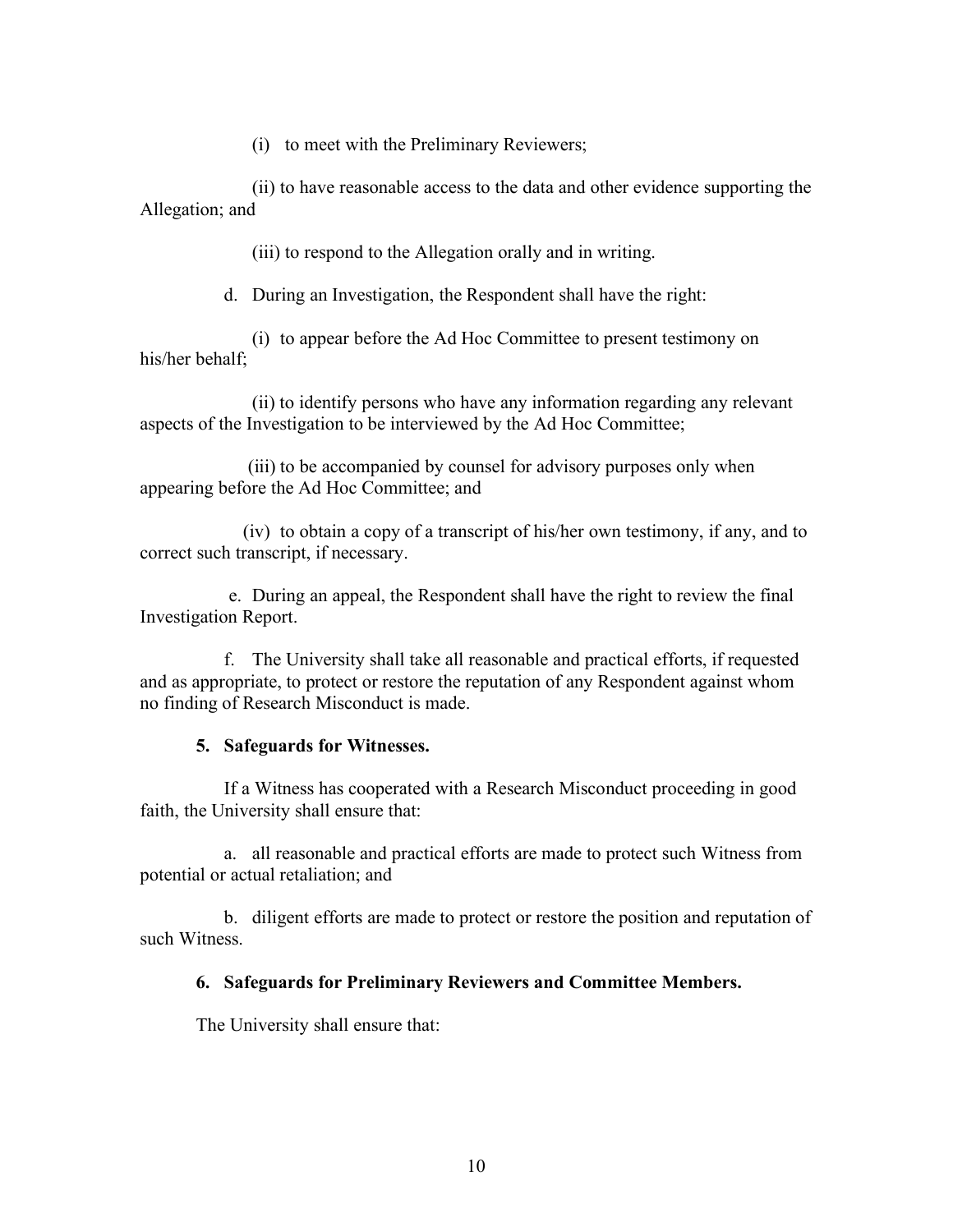a. all reasonable and practical efforts are made to protect a Preliminary Reviewer or a member of the Standing Committee or any Ad Hoc Committee from potential or actual retaliation; and

b. diligent efforts are made to protect or restore the position and reputation of such Preliminary Reviewer or member.

# **7. Guarantees.**

If, as a result of a finding of Research Misconduct, a Respondent with whom a Complainant or Witness works loses funding for his/her research, the University will guarantee the salary, stipend or tuition of the Complainant or Witness, as follows:

a. Officers of Instruction: salary in accordance with University statutory provisions;

b. Officers of Research: salary or stipend until the later of  $(x)$  the last day of the Complainant's or Witness' then current appointment period and (y) the date that is six months after the last day on which the Complainant or Witness was paid from the terminated funding (the "Six-Month Date");

c. Other Officers and members of the support staff: salary until the Six-Month Date; and

d. Students enrolled in pursuit of a degree: stipend and tuition in accordance with the commitment made to the student by his/her School, subject to the student remaining in good academic standing;

provided that any such guarantee will terminate when the Complainant or Witness receives funding from an alternate source or accepts an offer of other employment.

# **8. Corrective Actions and Penalties.**

a. The purpose of the procedures described in this Policy is remedial. The corrective actions with respect to any finding of Research Misconduct shall be commensurate with the seriousness of the Research Misconduct, including, without limitation, the degree to which the Research Misconduct was knowing, intentional or reckless; was an isolated event or part of a pattern; or had significant impact on the Research Record, Research subjects, other researchers, the University, other institutions or the public.

b. No penalty involving dismissal from the University or other serious sanction may become effective except in accordance with the provisions of the University's Code of Academic Freedom and Tenure.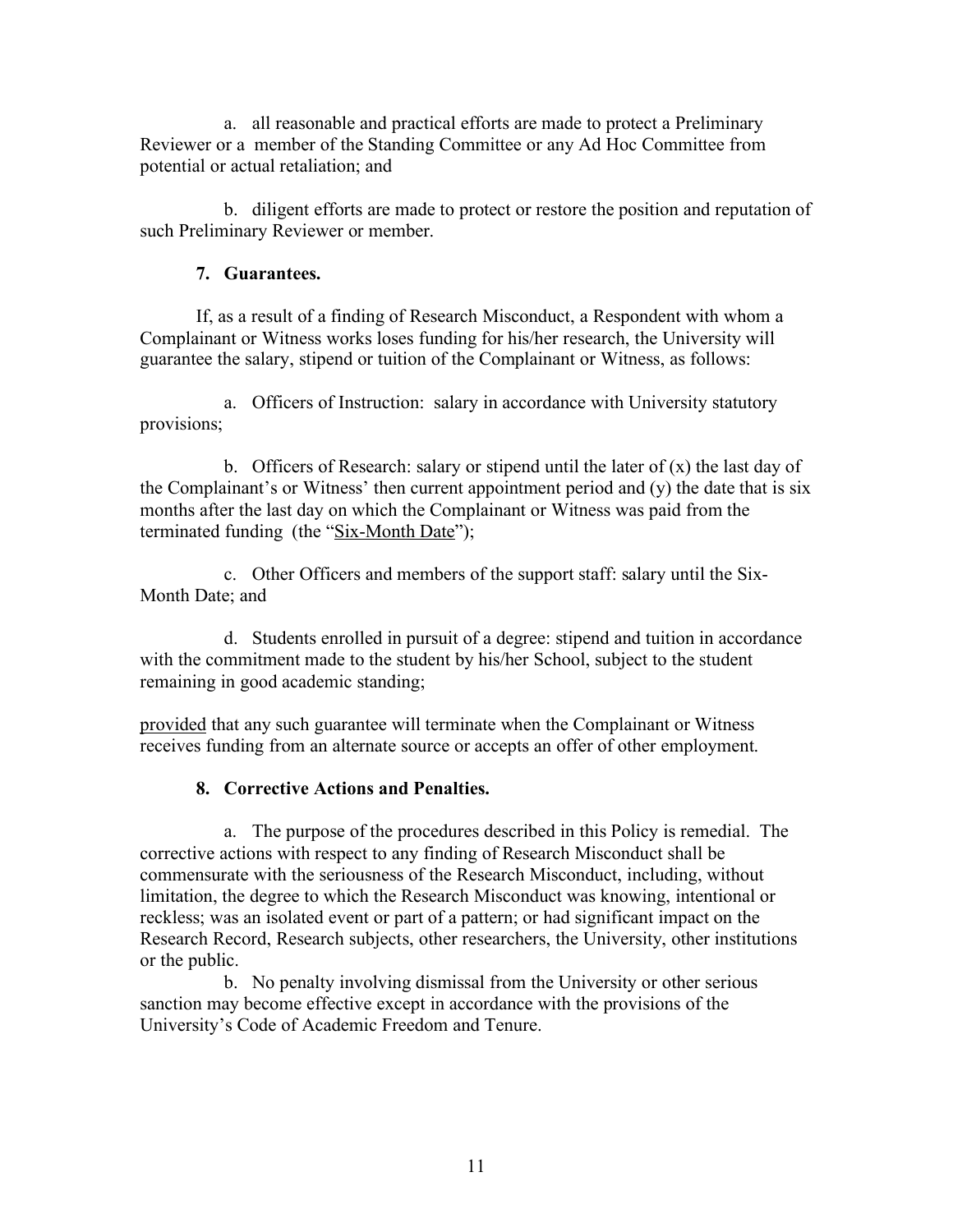## **L. NOTIFICATION TO FUNDING AGENCY AND OTHERS**

1. In addition to the notices to any Funding Agency provided for in Sections H, I and J above, the EVPR shall, during the course of any phase of the administrative procedures provided for in this Policy with respect to an Allegation, notify the Funding Agency if any of the following events shall occur with respect to Research funded by such Funding Agency:

a. if public health or safety is at risk;

b. if the resources or interests of such Funding Agency are threatened;

c. if research activities should be suspended.

d. if there is reasonable indication of possible violations of civil or criminal law;

e. if federal action is requested to protect the interests of those involved in the investigation;

f. if the EVPR believes that the administrative processes may be made public prematurely, so that appropriate steps may be taken to safeguard evidence and protect the rights of those involved; or

g. if the research community or the public should be informed.

2. Upon the completion of the administrative procedures provided for in this Policy, if there has been a finding of Research Misconduct, notification of such will be given to journals and societies to which erroneous, inaccurate or fraudulent papers or abstracts have been submitted, and to past and present collaborating investigators and other institutions and research agencies with which the Respondent is or was previously affiliated to the extent deemed appropriate by the Standing Committee.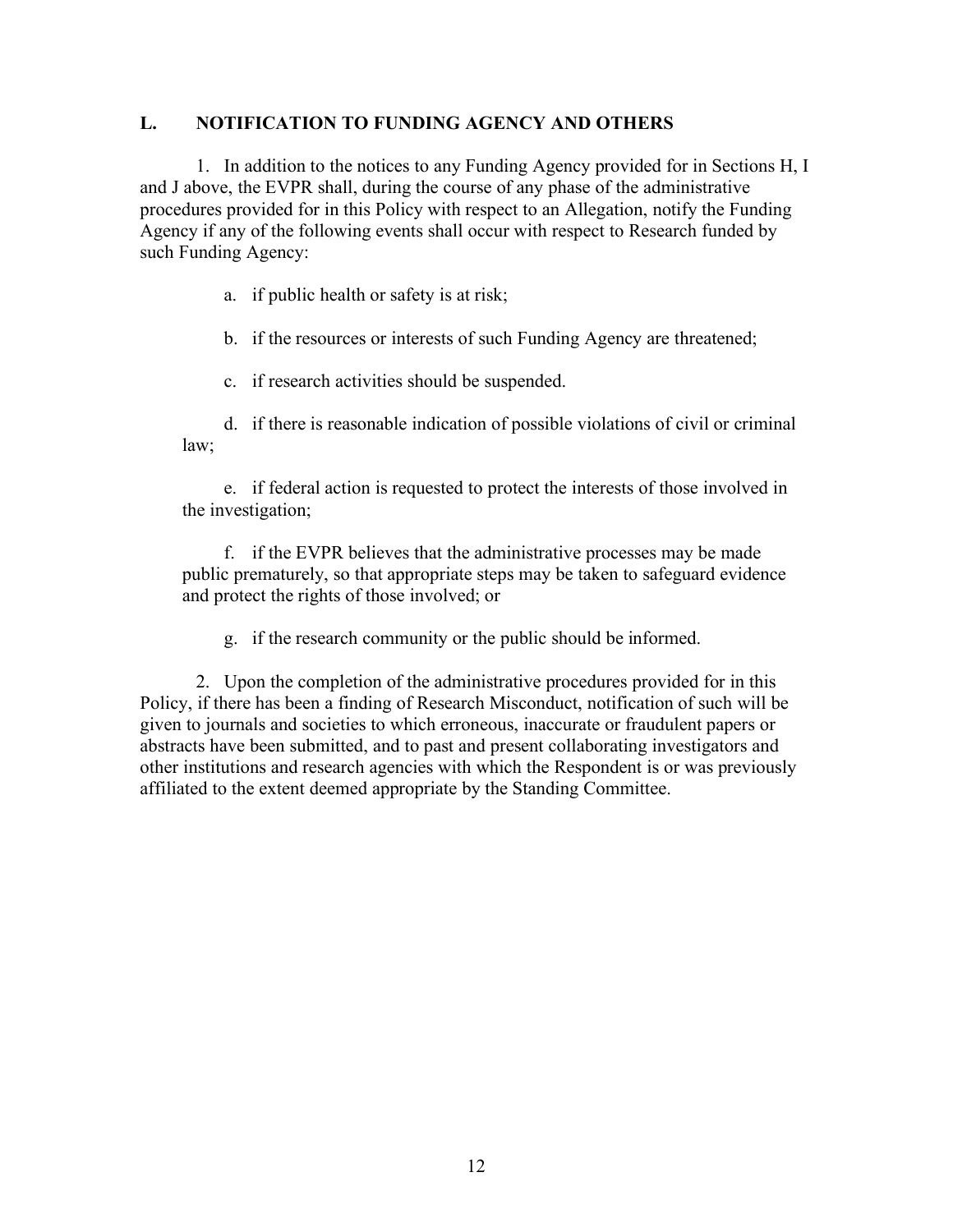### **Terms Applicable to Research Funded by the Public Health Service of the U.S. Department of Health and Human Services**

This Annex sets forth additional provisions from the Public Health Service ("PHS") Policies on Research Misconduct (the "PHS Policies") of the Department of Health and Human Services applicable to Allegations of Research Misconduct involving PHS Research.

## **A. DEFINITIONS**

For purposes of this Annex, the following terms have the meanings set forth below:

"PHS Research": (i) Applications or proposals for PHS support for biomedical or behavioral extramural or intramural research, research training or activities related to that research or research training, such as the operation of tissue and data banks and the dissemination of research information; (ii) PHS supported biomedical or behavioral extramural or intramural research; (iii) PHS supported biomedical or behavioral extramural or intramural research training programs; (iv) PHS supported extramural or intramural activities that are related to biomedical or behavioral research or research training, such as the operation of tissue and data banks or the dissemination of research information; and (v) Plagiarism of research records produced in the course of PHS supported research, research training or activities related to that research or research training.

#### **B. THE INQUIRY PHASE**

The Inquiry Report must include the following information:

- (a) the name and position of the Respondent;
- (b) a description of the Allegation;

(c) the PHS support, including grant numbers, grant applications, contracts and publications listing PHS support;

(d) the basis for recommending that the alleged actions warrant an Investigation; and

(e) any comments on the Inquiry Report by the Respondent or the Complainant.